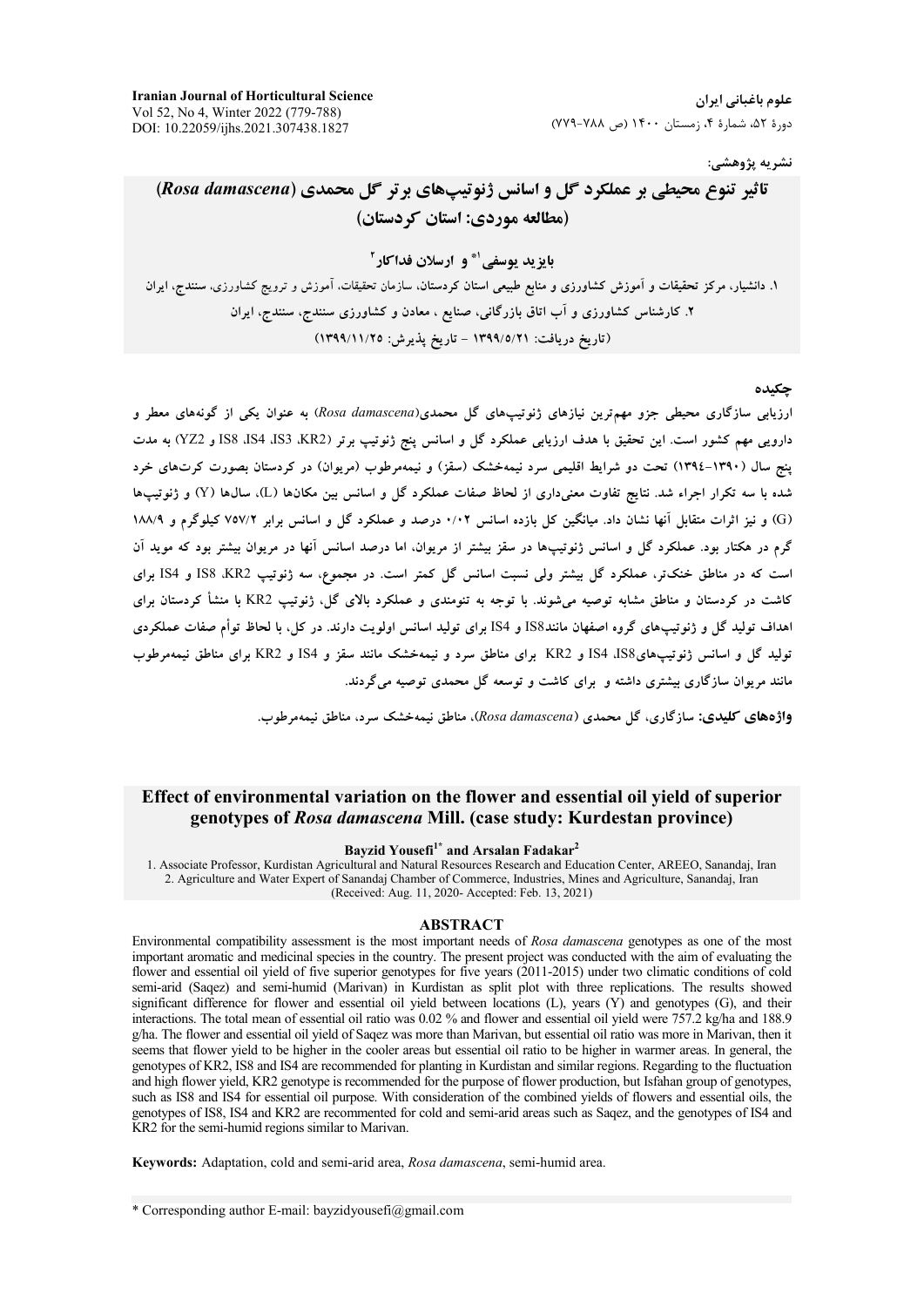ژنتیکی (Genetic Homestasis) است که ظرفیت مقاومت یک ژنوتیپ در برابر تغییرات محیطی است (1997) Kempton & Fox .(Farshadfar, 1998) سازگاری را واکنش عملکرد بالای یک ژنوتیپ در مکانهای متفاوت و یک اصطلاح با بعد فضائی و مکانی (Spatial Dimension) و پایداری را واکنش عملکرد بالای یک ژنوتیپ در زمانهای متفاوت و یک اصطلاح با بعد زمانی (Time Dimension) تعریف نمودهاند. آنها همچنین سازگاری را به دو نوع عمومی (General Adaptation) و خصوصی ( Specific Adaptation) تفکیک و سازگاری عمومی را استعداد یک ژنوتیپ برای تظاهرخوب در طیفی از محیطها و سازگاری خصوصی را استعداد یک ژنوتیپ برای تظاهرخوب در محيط يا محيطهاى محدودى تعريف نمودند که با تفکیک Simmonds (1979) هم مطابقت دارد. بنابراین، از دیدگاه اصلاح نباتات ژنوتیپ موفق، ژنوتیپی با عملکرد بالا است که برتری عملکردآن درشرايط محيطى مختلف قابل اعتماد يعنى پايدار باشد. عوامل محیطی از نظر زمانی و مکانی دائما در تغییرند و به طور پیوسته بین ژنوتیپ و محیط اثر متقابل وجود دارد. بنابراین مشکل اصلی به نژادگران تعیین برتری واقعی ارقام تولیدی و معرفی شده برای توصيه آنها جهت كشت تجاري مي باشد.

مطالعات ارزشمندی در خصوص تنوع ژنتیکی و سازگاری برخی ژنوتیپهای گل محمدی از لحاظ بعضی صفات مانند عملکرد گل و اسانس در کشور انجام و تنوع قابل توجهي در ميان جمعيتهاى گل محمدی در شرایط مختلف اکولوژیکی کشور برای برخی صفات مانند عملکرد و اجزای عملکرد گل و نیز مقدار روغن اسانس در کشور گزارش شده است Tabaei-Aghdaei et al., 2002, 2004, 2005; ) Jaymand et al., 2004; Babaei et al., 2007; Yousefi et al. 2005, 2009 a,b; Nazarolmolk et al.,2017). در سال های اخیر بهواسطه تنش های محيطى متعاقب تغييرات اقليمى مانند خشكسالىهاى پی در پی، تنش گرما و تنش نوظهور گرد و خاک ناشی از خشکی زیست بومها و غیره ضرورت توجه به درختان و درختچههای بومی و متحمل به تنشهای

#### مقدمه

گلمحمدی یا رز دمشقی (Damask rose) با نام علمی Rosa damascena Mill. یکی از مهمترین گونههای دارویی، معطره و زینتی است که در بسیاری از مناطق جهان مانند بلغارستان، هندوستان، ترکیه و ایران Yousefi et al., 2009a; Tabaei ) كاشت مى گردد ( Aghdaei et al., 2005). اگرچه نام علمی گونه Damask Rose و نام انگلیسی آن Damask Rose اشاره به شهر دمشق در سوریه دارد، اما برخی كياهشناسان (Chevallier, 1996; Lioyd, 1997) منشأ آن را بهطور مستقیم ایران (پارس یا پرشیا) ذکر نمودهاند. با توجه به اهمیت گونه گل محمدی به عنوان یک گونه چندمنظوره (اسانس دار، زینتی، داروئی و خوراکی) بومی در سال ۱۳۷۴ گل سرخ محمدی ایران توسط انجمن علوم باغبانی به عنوان گل ملی کشور برگزیده شد (Kaffi & Riazi, 2002). بخشهای مختلف گل محمدی بهویژه گلهای آن در صنایع دارویی، غذایی و معطره دارای کاربرد میباشند. از اسانس این گیاه در عطر درمانی و صنایع عطرسازی و آرایشی استفاده میشود. علاوه بر کاربرد اسانس در صنايع معطره، اخيرا برخي خصوصيات ارزشمند ديگر مانند خاصیت ضد اید<sub>ز</sub> (Mahmood et al., 1996)، ضد باكتريايي (Basim & Basim, 2003) و Achuthan et al., 2003; Ozkan et al., ) أنتي اكسيداني ( 2004) برای آن گزارش شده است. از آنجا که جایگزین طبیعی و یا اسانس سنتتیک وجود ندارد، اسانس گل محمدی یکی از گرانترین اسانسها در بازارهای جهانی است (Baydar & Baydar, 2004) و به این منظور، نیاز فوری به گسترش کشت R. damascene در جهان وجود دارد (Probir, 2013).

یکی از اهداف اساسی اصلاح نژاد گل محمدی توليد ومعرفي ارقام با عملكرد گل واسانس بالا است. با توجه به متنوع بودن شرايط اكولوژيكي مناطق مورد کشت گل محمدی درکشور و تاثیر عوامل محیطی برعملکرد، سازگاری (Adaptation) و ثبات عملکرد ژنوتیپها نیز بهاندازه خود عملکرد آنها اهمیت دارد. سازگاری، توان ژنتیکی بروز یک عملکرد بالا و پایدار در طیفی از محیطها است و نتیجه انعطاف پذیری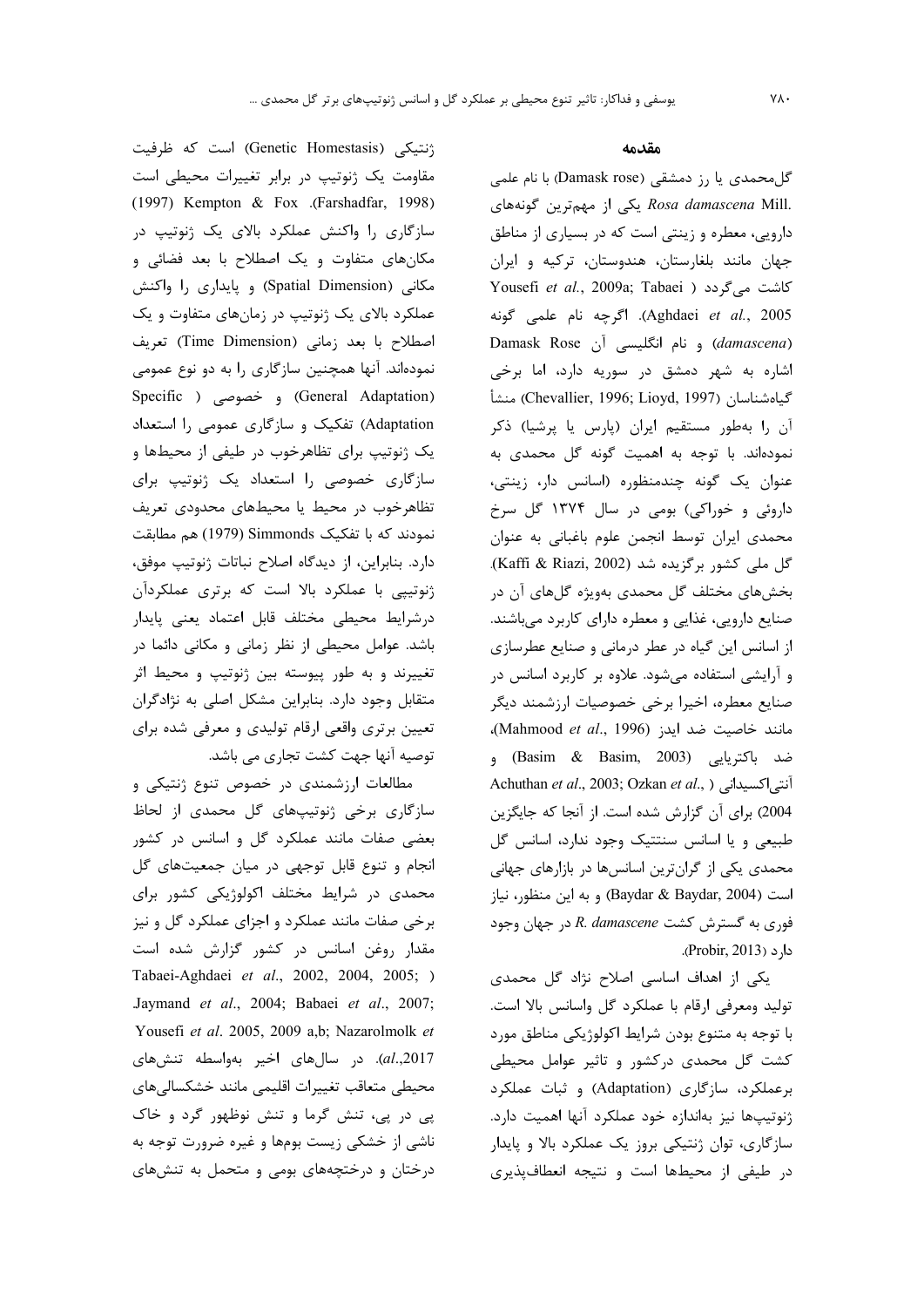محیطی مانند گل محمدی افزایش یافته است، بهگونهای که سطح زیر کاشت آن از سال ١٣٨٠ تا ۱۳۹۳ بیش از دو برابر (از ۷۲۹۲ به ۱۵۳۱۵ هکتار) و تولید گلبرگ آن سه برابر (از ۹۵۷۵ به ۲۷۴۱۰تن) افزایش یافته است. سطح زیر کشت گل محمدی کشور در سال ۱۳۹۵ حدود ۱۸ هزار هکتار گزارش شده است (Sefidkon, 2017).

استان کردستان با مساحت ۲۹۱۳۷ کیلومترمربع در غرب ايران، منطقهاي كوهستاني و جزء سلسله جبال زاگرس (شمالی) است. از اقلیمهای نیمهخشک سرد با متوسط بارندگی ۲۵۰ تا ۳۰۰ میلی متر در نواحی شرقی (بیجار) تا اقلیم نیمهمرطوب معتدل با متوسط بارندگی حدود ۸۰۰ میلی متر (مریوان) در غرب در استان وجود دارد. متوسط بارندگی سالیانه استان ۵۰۳/۴ میلی مترو حجم کل نزولات سالانه حدود ۱۴ میلیارد مترمکعب است که بیش از ۵۰٪ آن از خارج می شود ( OMPK, 2013; Hanafi & Hatami, 2013). كردستان يكي از مناطق مستعد کاشت گل محمدی در کشور است و توسعه کاشت این گونه در سالهای اخیر بسیار چشمگیر بوده است(Yousefiet al., 2009a).

با توجه به اهمیت گل محمدی و گسترش روزافزون آن در کشور و استان کردستان و ضرورت معرفی ژنوتیپهای با عملکرد گل و اسانس بالا، این تحقیق با هدف ارزیابی عملکرد گل و اسانس ژنوتیپهای برتر گزینش شده از تحقیقات پیشین (Yousefi et al., 2009a) و معرفی برترین آنها برای دو منطقه اکولوژیکی مناسب و مستعد کاشت گل محمدی در استان کردستان (شهرستانهای سقز و

مريوان) و نيز مناطق مشابه در سطح كشور اجراء شده است.

# مواد و روشها

تحقیق حاضر در دو منطقه اکولوژیکی استان کردستان (شهرستانهای سقز و مریوان) با خصوصیات اکولوژیکی مندرج در جدول ۱ و در ۱۳۹۰ الی ۱۳۹۴ اجرا شد. ژرمپلاسم مورد استفاده در این بررسی شامل پنج ژنوتیپ برتر (شامل ژنوتیپ KR2 با منشأ کردستان، ژنوتیپهای IS3. IS4 و IS8 با منشأ اصفهان (كاشان) و ژنوتيپ YZ2 با منشأ يزد) گزينش شده از بين ۴۹ ژنوتيپ گل Yousefi et al., ) بيشين Yousefi et al., ) 2009a; Yousefi, 2016) بود. آماده سازی زمین مزرعه تحقیقاتی در پاییز سال ۱۳۹۰ در هر دو شهرستان انجام و عملیات کاشت نهالهای ریشه و ساقه یکساله (که در سال قبل با قلمه گیری از پایه های مادری در گلستان تحقیقاتی زاله سنندج تکثیر شده بودند) در تاریخ ۶ و ۷ اسفندماه سال ۹۰ در زمین اصلی در چالههائی بابعاد یک متر قطر در یک مترعمق انجام شد. برای این منظور بستر کاشت با مخلوطی ازخاک زراعی، ماسه و کود حیوانی به نسبت به ترتیب معادل ۵۰، ۲۵ و ۲۵ درصد تهیه و از هرژنوتیپ به تعداد کافی نهال یکنواخت و سالم در دو منطقه در قالب طرح آماری کرتهای خرد شده ( Split plots) با طرح پایه بلوکهای کامل تصادفی (RCBD) با سه تکرار و در هر تکرار تعداد نُه پایه از هر ژنوتیپ با فاصلهٔ ۳×۳ متر کاشت گردید.

جدول ۱. برخی خصوصیات اکولوژیکی مناطق اجرای تحقیق در استان کردستان. Table 1. Some ecological characteristics of the studied areas of research in Kurdestan province.

|                  | Climatic factors*                       |               |            |              |                 |                 |                    |                  |           |           |                 |
|------------------|-----------------------------------------|---------------|------------|--------------|-----------------|-----------------|--------------------|------------------|-----------|-----------|-----------------|
| Research<br>site | Annual temperature of the research site |               |            |              | Relative        | Annual rainfall |                    | Annual           | Annual    | Annuall   | Climate         |
|                  |                                         | Tmin. (°C)    |            |              | humidity $(\%)$ | (mm)            |                    | evaporation      | sunshine  | freezing  |                 |
|                  | Tmax. (°C)                              |               | Topt. (°C) |              |                 |                 | (mm)               |                  | hours     | days      | (Domartan)*     |
| Saqez            | 17.8                                    | 1.9           |            | 10.3         | 46              | 497.4           |                    | 1241             | 2823      | 114       | Semi-arid- Cold |
| Marivan          | 21.6                                    | 6.9           |            | 13.7         | 58              | 788.4           |                    | 1352             | 2725      | 85        | Humid           |
| Research         | Geographic factors                      |               |            |              |                 |                 | Soile test results |                  |           |           |                 |
| site             | Position in the                         |               |            |              |                 | Field slope     |                    | ЕC               |           | Organic   |                 |
|                  | province                                | Longitude (E) |            | Latitude (N) | Altitude (m)    | $(\%)$          | pH                 | $(dS \, m^{-1})$ | TNV $(%)$ | carbon(%) | Soil texture    |
| Saqez            | West North                              | 46°19'        |            | 36°12'       | 1440            | 8% West         | 7.5                | 0.92             | 16.75     | 3.02      | Loam            |
| Marivan          | West                                    | 46°24'        |            | 35°26'       | 1220            | 5% East         | 7.2                | 0.42             | 6.75      | 1.02      | Loam-sandv      |

\* Hanafi & Hatami, 2014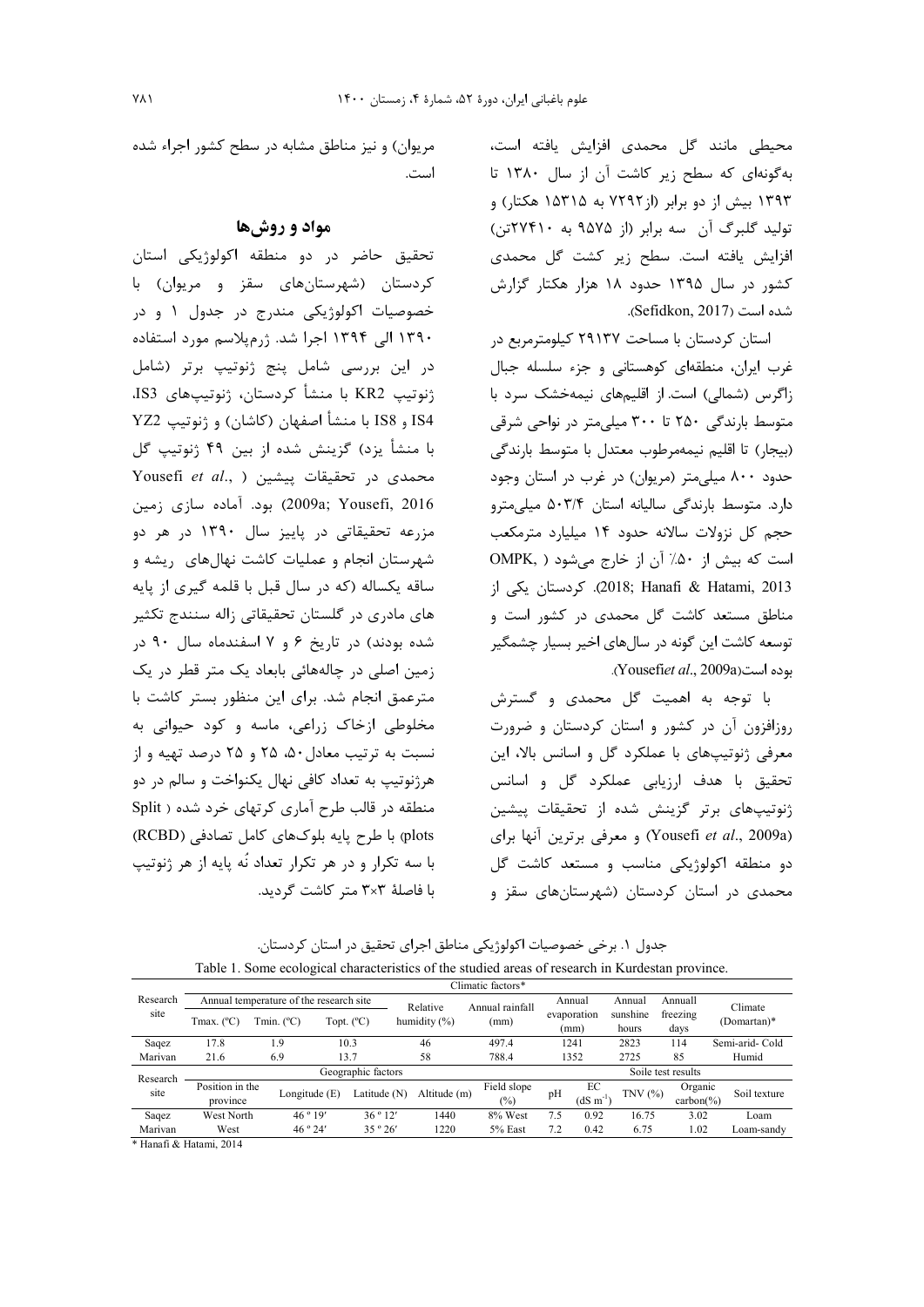هر كرت آزمايشي مشتمل بر نُه يايه با فاصله ٣×٣ متر (۱۱۱۱ پایه در هکتار) بود. شرایط آزمایش به صورت طبیعی و عملیات داشت مزرعه (آبیاری قطرهای، وجین بهصورت دستی و غیره) به صورت معمول و در زمان مقتضیبهصورت یکنواخت در هر سال و منطقه انجام گردید.اندازه گیری و ارزیابی صفات مورد نظر (عملکرد گل و اسانس) در پایه به تفکیک ژنوتیپ، تکرار، منطقه و سال بهصورت یکنواخت در مزارع تحقیقاتی در سالهای چهارم و پنجم (۱۳۹۳و ۱۳۹۴) انجام گردید. عملکرد گل در پايه از ضرب متوسط وزن گل پايه در تعداد گل آن برآورد گردید. برای برآورد متوسط وزن تر گل، در هر پایه در اواسط دوران گلدهی، تعداد ۱۰ گل از بخش میانی پایه در اول صبح برداشت و با ترازوی دیجیتال با دقت صدم گرم توزین و میانگین آن به عنوان متوسط وزن گلپايه منظور گرديد. تعداد گل روي پايه از طریق شمارش کامل و مستقیم تعداد گلها و غنچههای پایه برآورد گردید. استخراج اسانس با روش تقطير با آب (HD) وحلال (دى اتيل اتر) انجام شد. برای این منظور، ۵۰۰ گرم گل تازه هر ژنوتیپ (به تفکیک تکرار، سال و منطقه) به مدت ۹۰ دقیقه (۱/۵ ساعت) برای استخراج اسانس در دستگاه قرار داده شد. اسانس بدستآمده توسط سولفات سدیم (Na2SO4) خشک (آبگیری) و به وسیله ترازی ديجيتالي با دقت هزارم گرم گرديد. بازده اسانس از تقسیم وزن اسانس بر وزن گل اولیه مورد استفاده (۵۰۰ گرم) محاسبه و عملکرد اسانس پایه هم از ضرب بازده اسانس آن در عملکرد گل پایه برآورد گردید.

براي تعيين تنوع بين مناطق، ژنوتيپها و سال های مورد مطالعه و همچنین وجود اثر متقابل ژنوتيپ× سال، ژنوتيپ× مكان و ژنوتيپ× سال× مكان از نظر صفات مورد بررسی، تجزیه واریانس مرکب (Combined analysis of variance) بەصورت اسپلیت- اسپلیت پلات در زمان ( Split-Split plot in times) برروی دادهها اعمال گردید. میانگین صفات با آزمون چند دامنهای دانکن ( Duncan's Multiple Range Test) مورد مقايسه قرار گرفته و در نهايت ژنوتیپهای سازگار و پرمحصول برای هر منطقه

مشخص و معرفی شد. در مراحل مختلف تجزیه و تحلیل آماری این تحقیق از نرمافزارهای آماری مختلف كامپيوترى مانند MSTAT-C ،Excel و MINITAB 14 استفاده گردید.

## نتايج و بحث

مطابق جدول أمارههای توصیفی صفات مورد بررسی (جدول ٢) ميانگين كل متوسط وزن تر گل معادل ٢/١٨ گرم (با دامنه برابر ۴/٠٣)، تعداد گل در پايه برابر ۲۹۰/۴۸ عدد (با دامنه برابر ۹۱۰/۰۲)، عملکرد گل پایه برابر ۶۸۱/۵۴ گرم با دامنه برابر ۳۹۶۹/۰۶ (۷۵۷/۱۹ کیلوگرم با دامنه ۴۴۰۹/۶۳ کیلوگرم در هكتار)، نسبت اسانس معادل ٠/٠٢ درصد (با دامنه برابر ۰/۰۳ درصد) و عملکرد اسانس پایه برابر ۰/۱۷ گرم با دامنه برابر ۰/۷۴ (۱۸۸/۸۷ گرم با دامنه ۸۱۷/۷۰ گرم در هکتار) بود. بین صفات مورد بررسی بالاترين ضريب تغييرات (CV) متعلق به عملكرد گل  $\lambda$ در یایه (۸۸/۰۷) و کمترین آن (۲۳/۶۶) مربوط به وزن تر گل بود. میانگین عملکرد گل و بازده اسانس در این تحقیق کمتر از میانگین آن در سطح کشور بود Yousefi et al., 2009b; Yousefi & Tabaei-) .(Aghdaei, 2019).

جدول ۳ تجزیه واریانس صفات مورد مطالعه در دو مکان سقز و مریوان و دو سال (۱۳۹۳ و ۱۳۹۴) به صورت اسپلیت - اسپلیت پلات در زمان را نشان داده است. مطابق آن، بین دو مکان سقز و مریوان (L) از لحاظ صفات تعداد گل در پایه و نسبت یا بازده اسانس در سطح احتمال ۱٪ و از نظرعملکرد گل پایه در سطح ۵٪ اختلاف معنىدار وجود داشت اما صفات وزن تر گل و عملکرد اسانس در پایه بین دو منطقه اختلاف معنىدارى نشان ندادند. بين پنج ژنوتيپ برتر گل محمدی مورد بررسی در این تحقیق (G) شامل ژنوتیپهای IS8 ،IS4 ،IS3 ،KR2 و YZ2 هم از نظر صفات تعداد گل در پایه، بازده اسانس و عملکرد اسانس در پایه در سطح احتمال ۱٪ و از لحاظ عملکرد گل پایه در سطح ۵٪ اختلاف معنی دار وجود داشت اما وزن تر گل بین ژنوتیپهای گل محمدی اختلاف معنیداری نشان نداد. مطابق جدول ۳، اثر متقابل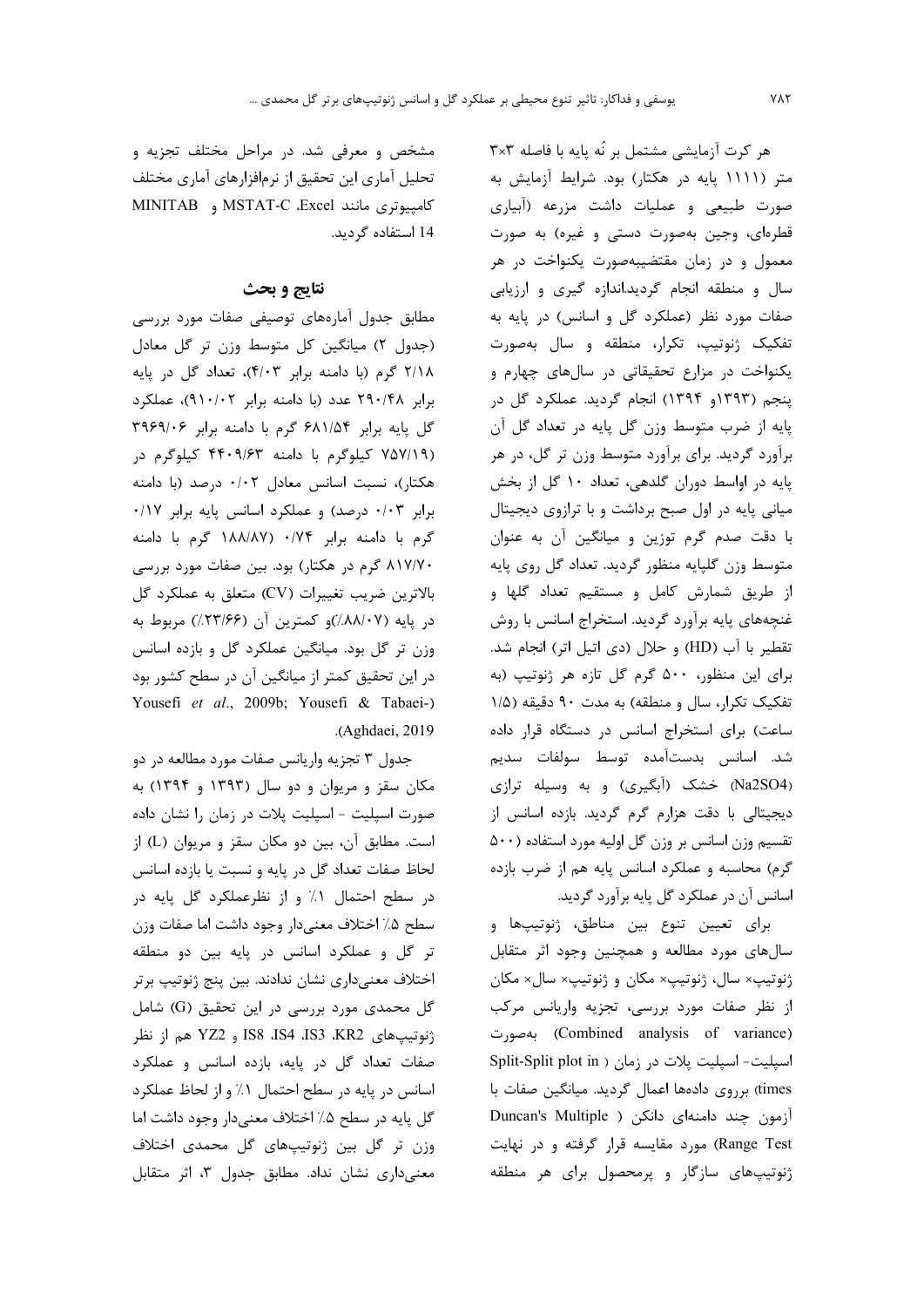مکان× ژنوتیپ (GL) فقط برای صفت تعداد گل در پایه معنیدار (P≤٠/٠۵) بود و برای بقیه صفات اختلاف معنی داری نشان نداد. تمام صفات مورد بررسی شامل متوسط وزن تر گل، تعداد گل در پایه، عملکرد گل يايه، بازده اسانس و عملكرد اسانس يايه بين يايههاى چهارساله و پنج ساله گل محمدی (سالهای ۱۳۹۳ و Y) (Y) اختلافات بسیار معنیداری نشان دادند. بين اثرات متقابل مكان× سال (LY) از لحاظ صفات مورد بررسی باستثنای بازده اسانس، اختلافات معنیداری (P≤·/·۱) وجود داشت اما اثر متقابل ژنوتیپ× سال (GY) فقط برای صفات نسبت اسانس در سطح احتمال ۵٪ و عملکرد اسانس در پایه در سطح ١٪ معنى دار بود. همچنين اثر متقابل سه گانه مکان×ژنوتیپ× سال (LGY) هم برای هیچکدام از صفات معنى دار نبود (جدول٣).

جدول ۴، مقایسه میانگینهای صفات با آزمون دانکن (۵۰/۰≥P) در سالها، مکانها و ژنوتیپهای مورد بررسی را نشان داده است. بر اساس نتایج جدول مذکور، میانگین تمام صفات مورد بررسی در پایههای چهارساله بهطور معنیداری (P≤·/۰۱) کمتر از میانگین پایههای پنج ساله گل محمدی بود. این امر

 $0.00\,$ 

0.03

11.32

4420.95

| جدول ۲. آمارههای توصیفی صفات مورد بررسی ژنوتیپهای گل محمدی (بر اساس میانگین کل).                                  |              |                     |                 |           |               |                 |
|-------------------------------------------------------------------------------------------------------------------|--------------|---------------------|-----------------|-----------|---------------|-----------------|
| Table 2. Descriptive statistics of studied traits of the <i>Rosa damascena</i> genotypes (based on the total mean |              |                     |                 |           |               |                 |
| Traits                                                                                                            | Flower fresh | Flower              | Flower yield    |           | Essential oil | Essential       |
| statistics                                                                                                        | wegeit $(g)$ | number per<br>plant | per plant $(g)$ | ha $(kg)$ | ratio $(\%)$  | per plant $(g)$ |
| Mean                                                                                                              | 2.18         | 290.48              | 681.54          | 757.19    | 0.02          | 0.17            |
| Coefficient of variation (CV)                                                                                     | 23.66        | 68.27               | 88.07           | 88.09     | 38.27         | 79.48           |

7.00

917.02

اختلاط مي شود.

0.93

4.97

| 4.03                                                                    | 910.02 | 3969.06 | 4409.63 | 0.03 | 0.74 | 817.70 |
|-------------------------------------------------------------------------|--------|---------|---------|------|------|--------|
|                                                                         |        |         |         |      |      |        |
|                                                                         |        |         |         |      |      |        |
| جدول ۳. نتايج تجزيه واريانس اثر مكان، ژنوتيپ و سالبر برخي صفات گلمحمدي. |        |         |         |      |      |        |

10.19

3979.25

Table 3. Results of variance analysis effect of location, genotype and year on some traits of Rosa damascene.

|                                 |    |                         |                    | Mean of squares  |                          |                          |
|---------------------------------|----|-------------------------|--------------------|------------------|--------------------------|--------------------------|
| Source of variation             | df | Flower fresh            | Flower number per  | Flower yield per | Essential                | Essential oil            |
|                                 |    | weight                  | plant              | plant            | oil ratio                | per plant                |
| Location $(L)$                  |    | $0.00028$ <sup>ns</sup> | 330474**           | 2687829          | 0.051242                 | $0.026027^{\text{ns}}$   |
| Error a $(R/L)$ (Ea)            |    | 0.33153                 | 27161              | 356565           | 0.000927                 | 0.009346                 |
| Genotype $(G)$                  | 4  | 0.06553 <sup>ns</sup>   | 20577**            | 164025           | $0.037560^{**}$          | $0.035579$ **            |
| Location $\times$ genotype (LG) | 4  | $0.05786$ <sup>ns</sup> | 17830 <sup>*</sup> | $64902^{ns}$     | $0.002691$ <sup>ns</sup> | $0.003192^{ns}$          |
| Error $b(G \times R/L)$ (Eb)    | 16 | 0.07989                 | 3685               | 41256            | 0.0033414                | 0.006880                 |
| Year $(Y)$                      |    | $1.5041$ **             | 487352**           | 7596656**        | $0.013676$ <sup>**</sup> | $0.352968$ **            |
| Location $\times$ year (LY)     |    | $2.9008$ <sup>**</sup>  | 179896**           | 2967636**        | $0.000806$ <sup>ns</sup> | $0.092886$ **            |
| Genotype $\times$ year (GY)     | 4  | $0.0009$ <sup>ns</sup>  | $8926^{ns}$        | $60954^{ns}$     | $0.003725*$              | $0.011109$ <sup>**</sup> |
| LGY                             | 4  | $0.0021$ <sup>ns</sup>  | $5412^{ns}$        | $38265^{ns}$     | $0.000872$ <sup>ns</sup> | $0.001755$ <sup>ns</sup> |
| Error $c$ (Ec)                  | 20 | 0.05772                 | 4816               | 46408            | 0.0008518                | 0.003664                 |
| Total                           | 59 |                         |                    |                  |                          |                          |

\*، \*\* و ms: به ترتيب تفاوت معنى دار در سطح احتمال ۵ و ۱ درصد و نبود تفاوت معنى دار.

۱. اعداد اصلی در ۱۰۰۰ ضرب شده است.

ha $(g)$ 

188.87

79.48

4.44

822.14

0.004

0.74

\*\*, ns: Significantly difference at 5 and 1% of probability level, and non-significantly difference, respectively. 1: The primary data are multiplied by  $1000$ .

Minimum

Maximum

Range

نمایانگر رشد موزون یک گونه گیاهی چند ساله مانند

گلمحمدی است بهطوری که با افزایش ارتفاع و قطر و

سطح سایه انداز یا کانویی گیاه، پایه گیاه تنومندتر

شده و تعداد گل و حتی اندازه و وزن گلهای آن و

بالتبع عملكرد گل آن افزايش مي يابد. از آنجا كه

اسانس یک فرآورده بیوشیمیایی گل محمدی است

احتمالا کمیت و کیفیت بالای اسانس هم در این گونه

تابع شرایط سنی مشخصی بوده و یا در یک دامنه

سني معين به حد اکثر برسد. اين نتيجه هم طبيعي و

مورد انتظار بود زیرا علاوه بر تاثیر تغییرات بسیار زیاد

شرایط اقلیمی سنواتی، بسیاری از صفات باستثای برخی صفات خاص مانند متوسط وزن تر گل و بازده

اسانس که تا حدی ماهیت سالانه داشته و نسبت به

صفات دیگر کمتر در معرض تغییرات زمانی (سنواتی)

هستند، اغلب صفات مورفولوژيكي مانند ارتفاع گياه،

تعداد گل و عملکرد گل در پایه به شدت تابع سن

گیاه می باشند و بسیار طبیعی است که مثلا تعداد گل و عملکرد گل یک پایه سه ساله کمتر از یک پایه

ينج ساله باشد. در واقع در گونه هاي چند ساله مانند

گل محمدی اثر سن با سال در خصوص این صفات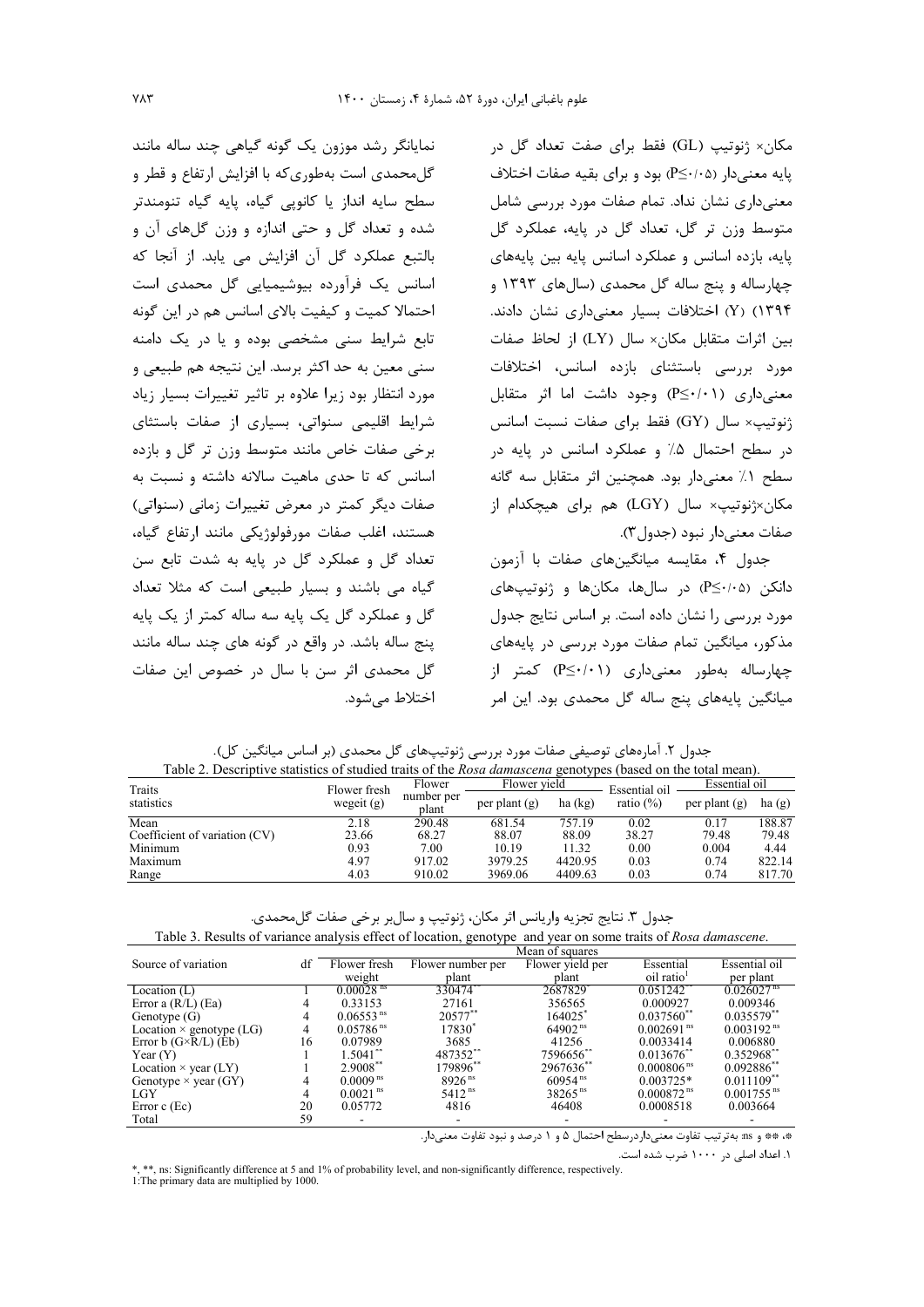جدول ۴. مقايسه ميانگين اثر مكان، سال و اثر متقابل مكان و سال بر برخي صفات گل محمدي. Table 4. Mean comparison effect of location, year and interaction effect of location and year on some traits of Rosa

| Essential oil<br>Flower fresh<br>Essential oil<br>Flower yield<br>Flower number<br>Year       | ha(g)    |
|-----------------------------------------------------------------------------------------------|----------|
|                                                                                               |          |
| Location<br>weight<br>ratio<br>ha (kg)<br>per plant<br>per plant $(g)$<br>per plant $(g)$     |          |
| $\ast$<br>246.91 b<br>0.094 b<br>2014<br>2.15 <sub>b</sub><br>529.98 b<br>588.81 b<br>0.018 b | 104.43 b |
| $\ast$<br>2015<br>0.021a<br>0.250a<br>2.48a<br>487.44 a<br>1252.31a<br>1391.32 a              | 277.75 a |
| $\ast$<br>941.44 a<br>0.193a<br>2.16a<br>353.55 a<br>847.38 a<br>0.016 b<br>Saqez             | 214.42 a |
| $\ast$<br>224.97 <sub>b</sub><br>Marivan<br>2.19a<br>565.80 b<br>0.150a<br>509.27 b<br>0.022a | 166.65a  |
| 1.93c<br>0.076c<br>2014<br>266.73c<br>519.94 c<br>0.014 b<br>577.65 c<br>Saqez                | 84.44 c  |
| Marivan<br>226.91c<br>2014<br>2.38 <sub>b</sub><br>0.018 b<br>0.112c<br>539.63 c<br>599.53 c  | 124.43c  |
| 2.69a<br>614.87 a<br>1680.35 a<br>1866.87 a<br>0.021a<br>0.309a<br>2015<br>Saqez              | 343.30 a |
| 2015<br>2.26 <sub>b</sub><br>355.08 b<br>807.69 b<br>897.34 b<br>0.023a<br>0.187 b<br>Marivan | 207.76 b |

\* درهرستون میانگینهای با حداقل یک حرف مشترک، تفاوت معنیداری درسطح احتمال۵ درصد ندارند.

\* In each column, means with similar letters are not significantly different at 5% probability level.

درجه (مرداد ماه ۱۳۶۳) گزارش شده است. حداقل رطوبت نسبي هوا ۰.۵ (مردادماه ۱۳۶۰) و حداكثر آن ۹۰٪ (دیماه ۱۳۶۳) اعلام شده است. متوسط دمای بیشینه منطقه ۱۷/۷۸، متوسط دمای کمینه ۱/۹۳ و متوسط دمای بهینه منطقه ۱۰/۳ درجه سانتی گراد و متوسط بارندگی سالیانه با میانگین ۴۹۷/۴ میلی متر می باشد در حالی که آب و هوای مریوان نیمهمرطوب و رطوبت نسبي آن (۵۸٪) بالاتر از بقيه نقاط استان است. متوسط روزهای یخبندان در این شهرستان حدود ۸۵ روز اعلام شده است. متوسط دمای بیشینه منطقه ٢١/۶، دمای کمینه ۶/٩ و متوسط دمای بهینه منطقه ١٣/٧ درجه سانتي گراد گزارش شده است ( OMPK, 2013). مريوان در بين (2018; Hanafi & Hatami, 2013). مريوان در شهرستانهای استان دارای بیشترین بارندگی (۷۸۸ میلی متر) و طول دوره یخبندان در این منطقه کوتاهتر و متوسط دما در آن بیشتر از بقیه نقاط استان است. علاوه بر آن ساختمان و ساختار خاک مزرعه سقز بسیار بهتر از خاک مزرعه مریوان بود. Omidi et al. تاثیر تنش شوري بر ويژگيهاي مورفولوژيکي و فيزيولوژيکي و Yousefi et محمدی را گزارش نمودند. Yousefi et .al (2009b) هم در تجزيه پايداري عملكرد Rosa damascena) ) مختلف گل محمدی .Mill) در شرایط مختلف اکولوژیکی ایران اختلافات معنیداری را بین مکانهای مختلف برای صفات مختلف گل محمدی اعلام کردند. بنابرابن تنوع شرایط مکانی، علاوه بر مکانهای گسترده حتی در مکانهای کوچک (مانند دو منطقه در یک استان)، تاثیر معنیدار بر

بين دو مكان سقز و مريوان هم، ميانگين صفات تعداد گل در پایه و عملکرد گل پایه در سقز به طور معنی داری بیشتر از مریوان بود اما میانگین بازده اسانس برعکس در مربوان (۰/۰۲۲ درصد) بیشتر از سقز (۰/۰۱۶ درصد) بود. همچنین میانگین وزن تر گل در مريوان بيشتر از سقز و عملكرد اسانس در پايه برعکس در سقز بیشتر بود. بین چهار محیط (ترکیب مكان-سال) مورد بررسي محيط سقز- ۱۳۹۴ از لحاظ اغلب صفات مورد بررسی برتری معنیداری (۱۰+⁄-P≤) را نسبت به محیطهای دیگر نشان داد اما فقط از نظر بازده اسانس محيط مريوان-١٣٩۴ با بازده ٠/٠٢٣ درصد بيشتر از بقيه محيطها بود (جدول۴ و شكل ۱). وجود تنوع و اختلاف بين دو مكان مورد بررسي در این تحقیق (مناطق سقز و مریوان در استان کردستان) از لحاظ اغلب صفات مورد مطالعه (به ویژه صفات با درجه تاثیر پذیری محیطی بیشتر مانند تعداد و عملکرد گل در پایه) دور از انتظار نبود. مطابق جدول ويژگىهاى اكولوژيكى (جدول١) منطقه سقز جزء مناطق نیمهخشک بسیار سرد (در بسیاری از سالها، سقز جزء سردترين نقاط كشور است) با ۱۱۴ روز يخبندان سالانه، بارندگي سالانه حدود ۴۹۷ ميلي متر و۴ ماه خشک در سال میباشد. فاصله بین کمترین و بیشترین مقادیر کمیتهای اقلیمی در سقز بسیار بیشتر از مریوان است. اختلاف دما در زمستان و تابستان در سقز زیاد و به حدود ۷۰ درجه سانتی گراد می رسد. برودت هوا در زمستان تا ۳۲- درجه سانتی گراد (دیماه ۱۳۵۵) و گرمای تابستان تا ۴۱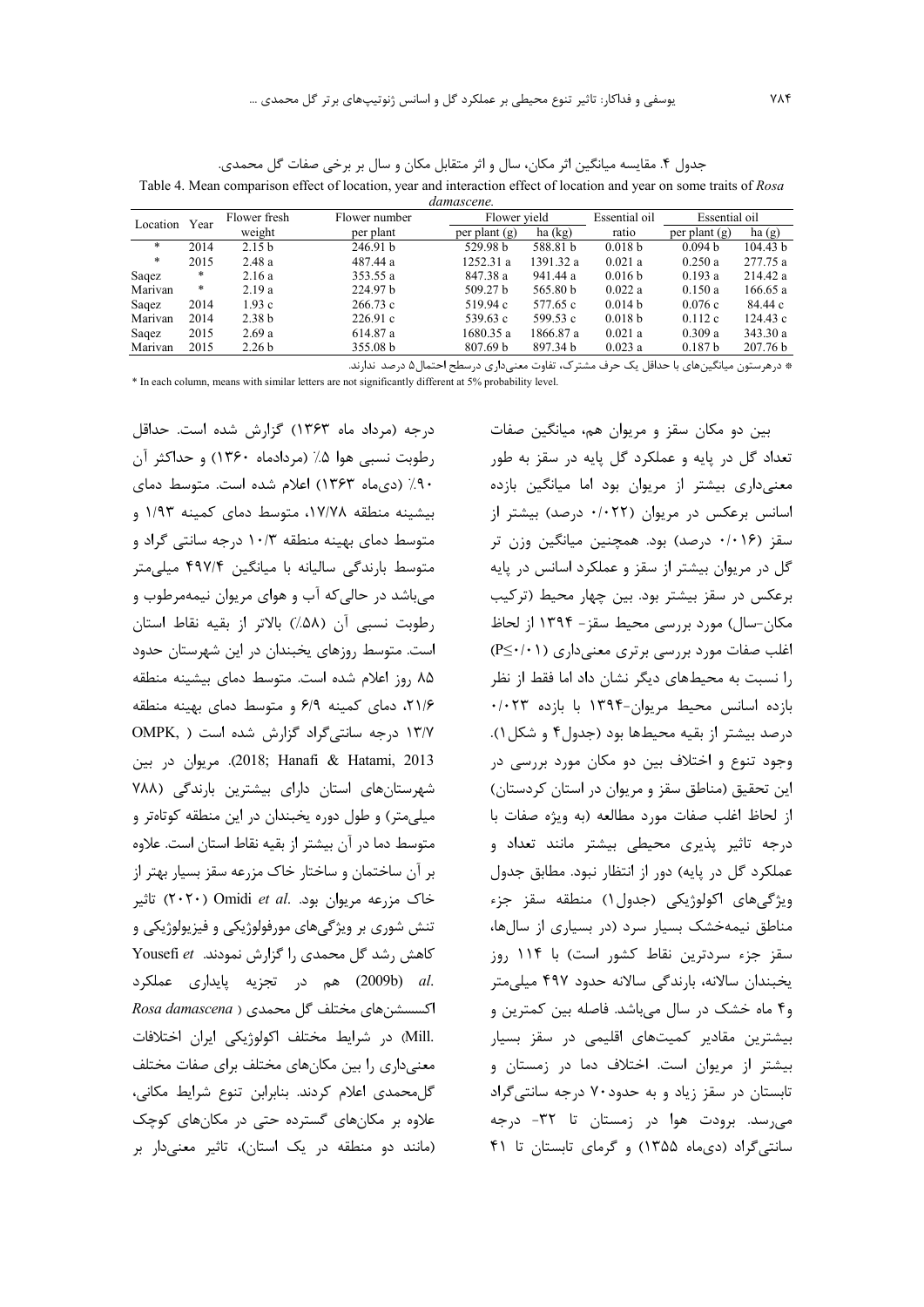عملکرد گل و اسانس و اجزای آنها در ژنوتیپهای گل-محمدی دارد.

چنانچه قبلا اشاره گردید، بین ژنوتیپهای گلمحمدی مورد بررسی در این تحقیق از نظر صفات .<br>تعداد گل در پایه، بازده اسانس و عملکرد اسانس در يايه در سطح احتمال ١٪ و از لحاظ عملكرد گل پايه در سطح ۵٪ اختلاف معنیدار وجود داشت اما وزن تر گل بین ژنوتیپها اختلاف معنیداری نشان نداد. بین پنج ژنوتیپ برتر گل محمدی مورد بررسی در این تحقيق (KR2، IS8، IS4، IS3، KR2)، ژنوتيپ KR2دارای بالاترین میانگین تعداد گل و عملکرد گل در یایه (به ترتیب معادل ۳۴۱/۰۱ عدد و ۷۶۴/۴۵ گرم)، ژنوتیپ IS8 دارای بیشترین میانگین بازده و عملکرد اسانس در پایه (به ترتیب معادل ۰/۰۲۵ و ۰/۲۲۷ گرم) بودند (جدول ۵ و شکل ۲) همچنین ژنوتیپ IS4 دارای سنگینترین و KR2 دارای سبک ترین گل (با میانگین وزن تر گل به ترتیب برابر

۲/۲۹ و ۲/۱۲ گرم) در بین ژنوتیپها بودند.

وجود تنوع معنىدار بين پنج ژنوتيپ برتر گل محمدی مورد بررسی در این تحقیق شامل ژنوتیپهای KR2 ،IS8 ،IS4 ،IS3 ،KR2 و YZ2 هم از نظر صفات تعداد و عملکرد گل در پایه و بازده و عملکرد اسانس در پایه، نشان دهنده وجود تنوع ژنتیکی مناسب و امکان اصلاح و بهبود ژنتیکی ژنوتیپها از طريق روش هاي اصلاحي مانند گزينش مي باشد. وجود اختلاف معنی دار بین ژنوتیپهای گل محمدی برای صفاتی مانند عملکرد و اجزای عملکرد گل و اسانس و نیز ترکیبات اسانس توسط بسیاری از محققین Tabaei-Aghdaei et al., 2002, 2004, 2005; ) Jaymand et al., 2004; Babaei et al., 2007; .Kazemi et al., 2007; Zeinali et al., 2007; Yousefi et al., 2005, 2009 a,b; Haghi Kashani et al., 2012) گزارش شده است.





Figure 1. Percentage of essential oil, flower and essencial oil yield of Rosa damascena in different environments (location - year).



شکل۲. میانگین درصد اسانس، عملکردگل و اسانس در ژنوتیپهای مورد بررسی گلمحمدی.

Figure 2. Mean percentage of essential oil, flower and essencial oil yield in the studied genotypes of Rosa damascena.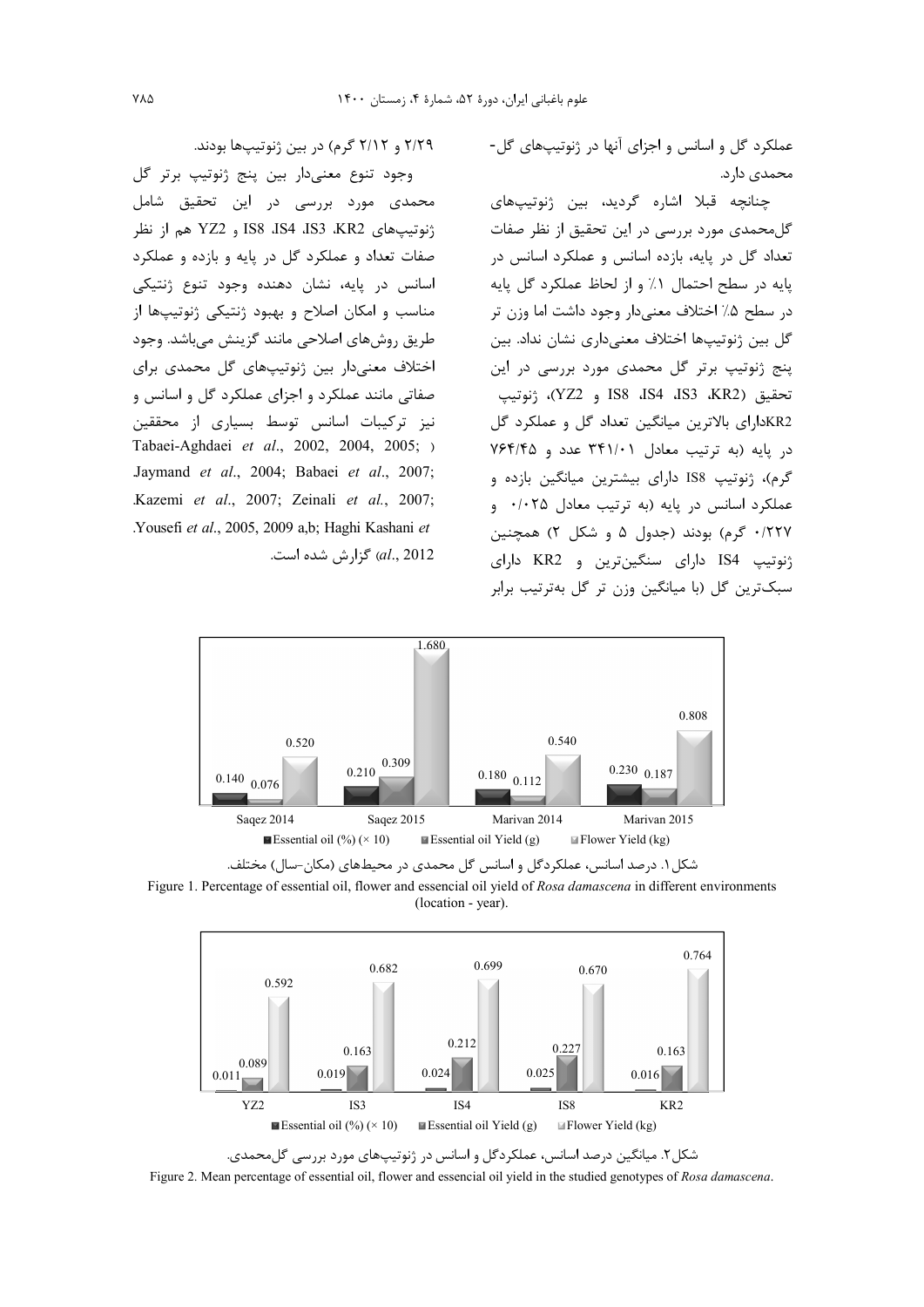|                 | Flower fresh | Flower number per   | Flower yield    |           | Essential oil      | Essential oil      |        |
|-----------------|--------------|---------------------|-----------------|-----------|--------------------|--------------------|--------|
| Genotypes       | weight       | plant               | per plant $(g)$ | ha (kg)   | Ratio              | per plant $(g)$    | ha(g)  |
| YZ2             | 2.16a        | 252.03 b            | 591.95 b        | 657.66 b  | 0.011c             | 0.089 <sub>b</sub> | 98.88  |
| IS3             | 2.16a        | 286.36 ab           | 682.31 ab       | 758.05 ab | 0.019 <sub>b</sub> | $0.163$ ab         | 181.09 |
| IS4             | 2.29a        | 283.28 <sub>b</sub> | $699.10$ ab     | 776.70 ab | 0.024a             | 0.212a             | 235.53 |
| IS8             | 2.14a        | 289.89 ab           | 669.98 ab       | 744.35 ab | 0.025a             | 0.227a             | 252.20 |
| KR <sub>2</sub> | 2.12a        | 341.01 a            | 764.45 a        | 849.30a   | 0.016 b            | $0.163$ ab         | 181.09 |

جدول ۵. مقايسه ميانگين اثر ژنوتيپ بر برخي صفات گلمحمدي. Table 4. Mean comparison effect of genotype on some traits of Rosa damascena genotypes.

\* درهرستون میانگینهای با حداقل یک حرف مشترک، تفاوت معنیداری درسطح احتمال ۵ درصد ندارند.

\* In each column, means with similar letters are not significantly different at 5% probability level.

نتىجە گىرى كلى مطابق نتايج حاصله، ميانگين صفات تعداد گل و عملكرد گل و اسانس در پایه و هکتار در سقز به طور معنیداری بیشتر از مریوان بود اما میانگین بازده اسانس برعکس در مريوان (٠/٠٢٢ درصد) بيشتر از سقز (٠/٠١۶ درصد) بود. بنابراین می توان استنباط نمود که عملکرد گل و اجزاء آن در مناطق نیمهخشک و سرد (مانند سقز) بالاتر از مناطق نیمهمرطوب و گرم تر (مانند مریوان) است اگر چه، بازده اسانس برعکس، در مناطق گرمتر بیشتر بوده است اما به واسطه عملکرد بالای گل، عملکرد اسانس هم در مناطق نیمهخشک و سرد مانند سقز بیشتر بوده است.

در مجموع منطقه سقز و مناطق مشابه بر منطقه مربوان و مناطق مشابه برای کاشت گل محمدی ارجحیت دارد. وجود اختلاف معنی دار برای عملکرد گل و اسانس، بازده اسانس و اجزاء عملكرد گل (تعداد و وزن گل) بین ژنوتیپهای مورد بررسی بهواسطه تعلق آنها به

مناطق مختلف اکولوژیکی و اقلیمهای متنوع و شرایط متفاوت اكولوژيكى مكانهاى تحقيق (سقز با اقليم سرد و نیمهخشک و مربوان با اقلیم گرم و نيمهمرطوب) و نيز با توجه به دگرگشنی و هتروزیگوستی بالای گونه گل محمدی قابل انتظار بود. بهعنوان نتيجه نهايى در مجموع سه ژنوتيپ

گل محمدی IS8 ،KR2 و IS4 برای کاشت در استان کردستان توصیه میگردد. با توجه به تنومندی و عملکرد بالای گل، ژنوتیپ KR2 برای اهداف حفاظت خاک و تولید گل در استان کردستان و مناطق مشابه میتواند معرفی گردد اما برای هدف خاص تولید اسانس، اولویت با ژنوتیپهای گروه اصفهان به ویژه IS8 و IS4 میباشد. همچنین با لحاظ توأم صفات عملکردی تولید گل و اسانس ژنوتیپهای IS4 ،IS8 و KR2 برای مناطق سرد و

یکی از نتایج مهم تحقیق حاضر، پیشتازی ژنوتیپ KR2 با منشأ كردستان از لحاظ تعداد گل (۳۴۱/۰۱ عدد در پایه) و عملکرد گل در پایه و هکتار (به ترتیب معادل و ۷۶۴/۴۵ گرم و ۸۴۹/۳۰ کیلوگرم) بود. اما از لحاظ بازده اسانس، با نسبت ۰/۰۰۰۱۶ (۰/۰۱۶ درصد) بعد از ژنوتیپهای گروه اصفهان IS8 ،IS8 و IS3 (به ترتیب با  $\cdot$ بازده اسانس برابر ۰/۰۲۴ ۰/۰۲۵ و ۰/۰۱۹ درصد) در رتبه چهارم قرار داشت. همچنین ژنوتیپ KR2 از نظر دومین صفت مهم کاربردی در گل محمدی یعنی عملکرد اسانس (معادل ۱۱۶۳۰ گرم در پایه و ۱۸۱/۰۹ گرم در هکتار) همرديف ژنوتيپ IS3 و بعد از ژنوتيپهاى گروه اصفهان IS8 و IS4 (به ترتیب با عملکرد اسانس برابر ۰/۲۲۷ و ۰/۲۱۲ گرم در پایه و ۲۵۲/۲۰ و ۲۳۵/۵۳ گرم در هکتار) در رتبه سوم قرار داشت. ژنوتیپهای برتر گل محمدی گروه اصفهان (IS8، IS4 و IS3) در این تحقیق با منشأ کاشان بودند. منطقه کاشان به عنوان یکی از قدیمی ترین مراکز اصلی پرورش گل محمدی و تولید گلاب در ایران است. بنابراین گزینشهای دورهای (Recurrent selection) طولانی مدت باغداران منطقه کاشان در انتخاب پایههای گل محمدی خوشبو و با عملكرد گل بالا منجر به بهبود توأم صفات عملكرد گل و عطر و بوی مناسب (کمیت و کیفیت اسانس) در طی زمان شده است. ذکر این نکته ضروری است که کردستان یکی از مناطق با ذخیره ژنتیکی غنی برای اکثر گونههای گیاهی از جمله خویشاوندان وحشی گل محمدی است به طوریکه .Yousefi et al (2005) در P استان کردستان علاوه بر Rosa damascena حداقل ۶ Rosa foetida شامل گونههای Rosa foetida. R. canina R. persica R. orientalis R. elymatica l, R. moschata ( ذکر نمودهاند.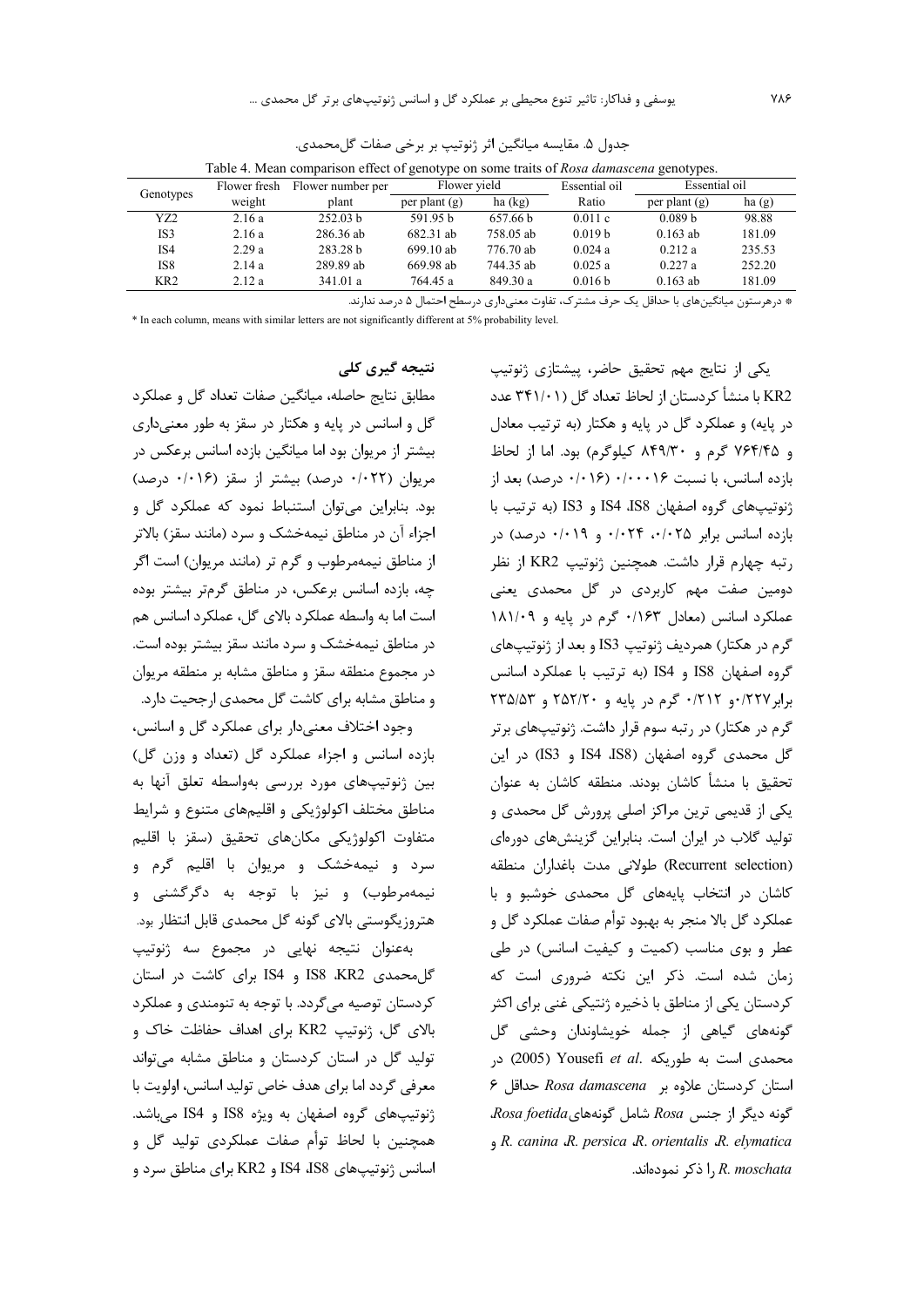محمدي در اين مناطق توصيه مي گردند.

نیمهخشک (مانند سقز) و ژنوتیپهای IS4 و KR2 برای مصنع حصوصی بیشتری داشته و برای کاشت و توسعه گل مناطق نیمهمرطوب و گرمتر (مانند مریوان) سازگاری

## **REFERENCES**

- 1. Achuthan, C. R., Babu, B. H. & Padikkala, J. (2003). Antioxidant and hepatoprotective effects of *Rosa damascena*. *Pharmaceutical Biology*, 41, 357-361.
- 2. Babaei, A., Tabaei-Aghdaei, S. R., Khosh-khui, M., Omidbaigi, R., Naghavi, M. R., Esselink, G. D. & Smulders, M. J. M. (2007). Microsatellite analysis of Damask rose (*Rosa damascena* Mill.) accessions from various regions in Iran reveals multiple genotypes. *BMC-Plant Biology*, 7, 12. https://doi.org/10.1186/1471-2229-7-12
- 3. Basim, E. & Basim, H. (2003). Antibacterial activity of *Rosa damascena* essential oil. *Fitoterapia*, 74, 394-396.
- 4. Baydar, H. & Baydar, N. G. (2004). The effects of harvest date, fermentation duration and Tween 20 treatment on essential oil content and composition of industrial oil rose (*Rosa damascena* Mill.). *Industrial Crops and Product*, 21, 251–255.
- 5. Chevallier, A. (1996). *The encyclopedia of medicinal plants*. Dorling Kindersely, London, 336p.
- 6. Jaymand, K., Rezaei, M. B., Tabaei Aghdaei, S. R. & Barazandeh, M. M. (2004). Evaluation of rose essential oil of different areas of Isfahan province. *Pajoohesh & Sazandagi*, 65, 86-91. (In Farsi).
- 7. Farshadfar, E. (1998). *The application of quantitative genetics in plant breeding* (Vol 2). Taq-Bostan Press, Kermanshah, Iran. 396p. (In Farsi)
- 8. Haghi Kashani, A., Arab, M., Tabaei Aghdaei, S. R. & Zeinali, H. (2012). The relationship between flower yield and yield components in Damask Rose **(***Rosa damascena* Mill.**)** in different region of Iran. *Journal of Crop Improvement*, 14 (1), 13-19. (in Farsi).
- 9. Hanafi, A. & Hatami, I. (2013). Preparation of Kurdistan province climate map using geographic information systems. *Quarterly Journal of Geographic Information Technology Sepehr*, 22, 28-24.
- 10. Kazemi, M., Tabaei Aghdaeil, S. R., Shaykholeslami, M. A. & Jafari, A. A. (2007). Evaluation of variation of flower yield and its components of *Rosa damascena* Mill in Khuzestan climatic conditions. *Iranian Journal of Forest and Rangeland Plants Genetic and Breeding*, 15(4), 305-323. (In Farsi)
- 11. Kempton, R. A. & Fox, P. N. (1997). *Statistical methods for plant variety evaluation.* Chapman & Hall, London.
- 12. Mahmood, N. S., Piacente, C., Pizza, A., Bueke, A., Khan, I. & Hay, A. J. (1996). The anti- HIV activity and mechanisms of action of pure compounds isolated from *Rosa damascene. Biochemical and biophysical research communications*, 229, 73-79.
- 13. Nazarolmolk, E., Zahedi, B. & Zeinali, H. (2017). Relations between flower yield and its components in 10 genotypes of damask rose in Golpayegan. *Iranian Journal of Horticulture Science*, 48(2), 243- 249. (in Farsi).
- 14. Ozkan, G., Sagdic, O., Baydar, N. G. & Baydar, H. (2004). Antioxidant and anti-bacterial activities of *Rosa damascena* flower extracts. *Food Science and Technology International,* 10, 277-281.
- 15. Omidi, M., Khandan-Mirkohi, A., Kafi, M. & Zamani, Z. (2020). Effect of salinity stress on some morphology and physiology indices of Damask Rose Kashan genotype. *Iranian Journal of Horticulture Science*, 51(1), 1-17. (in Farsi).
- 16. OMPK (Organization of Management and Planning of Kurdistan Province). (2018). *Statistical yearbook of Kurdistan province*. 308 pages.
- 17. Probir, K. P. (2013). Evaluation, Genetic diversity, recent development of distillation method, challenges and opportunities of *Rosa damascena*: a review. *Journal of Essential Oil Bearing Plants*, 16, 1, 1-10.
- 18. Sefidkon, F. (2017). The necessity of using cultivars and genotypes of *Rosa damascene. Journal of Nature of Iran*, 3(4), 88. (In Farsi).
- 19. Tabaei Aghdaei, S, R., Rezaei, M. B. & Jaymand, K. (2002). Evaluation of variation of flower yield in the Damask rose (*Rosa damascena* Mill.) genotypes of Kashan (Iran*). Iranian Journal of Forest and Rangeland Plants Genetic and Breeding*, 9, 99-111. (In Farsi).
- 20. Tabaei Aghdaei, S. R. Farhangian, S. & Jafari, A. A. (2005). Yield components in genotypes of Damask rose (*Rosa damascena* Mill.) Central regions of the country using path analysis. *Iranian Journal Specialized Plants and Ecology,* 1, 45-54. (In Farsi).
- 21. Tabaei-Aghdaei, S. R., Babaei, A., Khosh-Khui, M., Jaimand, K., Rezaee, M. B., Assareh, M. H., Naghavi, M. R. (2007). Morphological and oil content variations amongst Damask rose (*Rosa damascena* Mill.) landraces from different regions of Iran. *Scientia Horticulturae*, 113(1), 44-48.